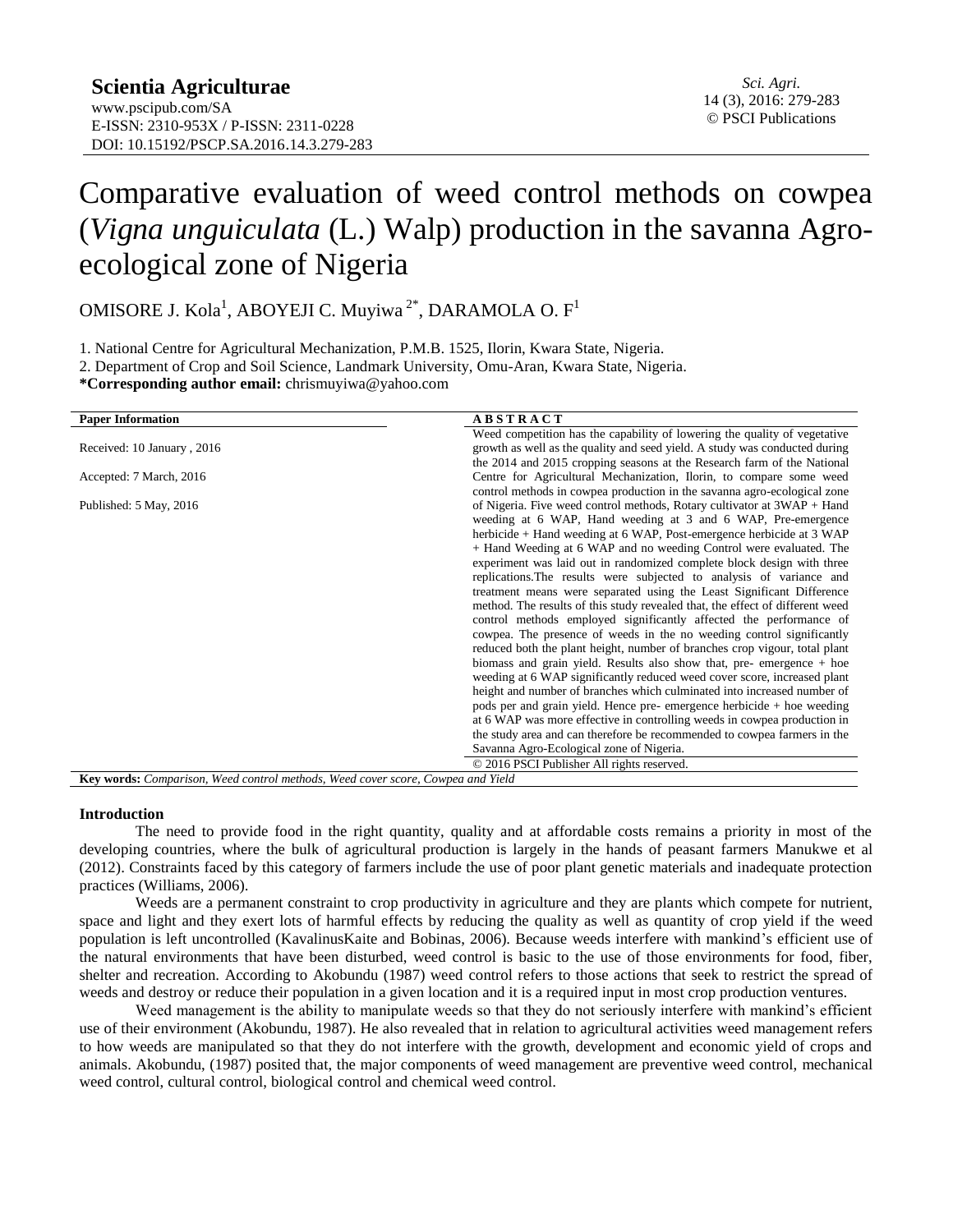Cowpea (Vigna unguiculata L.) sown in summer season was infested by a number of weed species that competes with the crop right from germination to harvest, affecting the crop yield adversely (Yadav, et al, 1998). Therefore in order to enhance crop yield and its effects on soil fertility, control of weeds during peak periods is very important. Weed density, type of weeds, their persistence and crop management practices determine the magnitude of yield loss (Mohammed et al, 2011). Yield loss in cowpea due to weeds was 12.7-60.0% (Li, et al., 2004).

There is no single method to controlling weeds of all forms; different kinds of social, economic and environmental factors influence the choice of control method to be used. Although conventional methods like hand weeding and herbicide application are effective in weed control but they are uneconomical due to higher cost of labour and hazardous effects to the environment (Cheema, et al., 2003). Also in general, herbicides are effective only against some weed species, but results in serious infestation of other weeds. The suggestion that integrated weed management can be useful to provide better weed control measures should further be assessed. In view of these, a study was designed to evaluate different weed control methods under rain-fed cowpea production.

The objective of this study was therefore to compare the effects of several weed control techniques on the performance of cowpea, with a view to recommend an appropriate weed management system for cowpea in this agro ecological zone.

#### **Materials And Methods**

Field experiments were carried out in 2014 and 2015 cropping seasons at the Research farm of the National Centre for Agricultural Mechanization, Ilorin, located on Longitude 4°30' East and latitude 8°26' North. The common weed species at the experimental site include:- Rottboellia cochinchinensis (Lour), Euphobia hirta, Euphobia heterophila Imperata cylindrica (L.), Cyperus difformis (L.), Oryza barthis A.Chev., Chromolaena odorata (L.,), Ageratum conyzoides (L.) Tridax procumbens, and Cyperus rotundus. Land preparation was done using conventional tillage of ploughing followed by harrowing after about one week interval.

The size of the experimental plot was 27 x 20m. Field was thereafter demarcated into plots of 4m x 4m. Planting of cowpea seeds were done by hand with a spacing of 75cm x 15cm and 4 seeds were sown per hole at a depth of 2-3cm which was later thinned to 2 stands per hole. The cowpea variety planted was Ife brown.

Five treatments which included weeding with rotary cultivator (mounted on a tractor) at 3WAP + hoe weeding at 6WAP , hoe-weeding at 3 and 6 weeks after planting (WAP), pre-emergence herbicide application (Galex at 5litres/ha) + hoe weeding at 6WAP, post-emergence herbicide application of fusilade (2 litres/ha) at  $3 + 3$  WAP + Hoe weeding at 6 WAP and a no-weeding check.

Cowpea plants were protected against insect pests by regular spraying with emulsifiable concentrate 250EC of Karate (Lambdacyhalothrin) at two weeks interval before flowering and weekly from flowering to mature fruit stage.

The treatments were laid out in a Randomized Complete Block Design with four replications.

Weed cover scores of the plots were obtained at 3 and 6 WAP just before the weed control methods were applied and the mean recorded. Crop vigour score was obtained at 7WAP, when all weeding techniques had been completed. At maturity 20 plants per plot were taken randomly to study the effects of the weed control methods on plant height, number of branches per plant, number of pods per plant, weight of 1000 seeds, total plant biomass and grain yield in kg per hectare were measured. The results were subjected to analysis of variance and treatment means were separated using the Least Significant Difference method.

#### **Results**

Table 1 shows the weed control methods on plant height and number of branches of cowpea in 2014 and 2015. There was no significant difference in plant height after application of all the weed control methods except on plots treated with preemergence + hoe weeding at 6 WAP which gave a significantly higher plant height in both years and no weeding control which recorded the least plant height.

Higher number of branches was recorded on plots that received pre-emergence + hoe weeding at 6 WAP, however, this did not show significant difference from plots that received post-emergence at 3 and 6 WAP. Rotary cultivator at 3 WAP + hoe weeding at 6 WAP and hoe weeding at 3 and 6 WAP also gave in similar values for number of branches which was significant when compared with the control.

Weed cover score and crop vigour were significantly affected by different weed control methods (Table 2). Preemergence herbicide + hoe weeding at 6 WAP significantly produced the least weed cover score while the highest weed cover score was obtained at no weeding control. The values obtained from plots that received rotary cultivator at 3 WAP + hoe weeding at 6 WAP, hoe weeding at 3 and 6 WAP and post-emergence herbicide at 3 WAP + Hoe weeding at 6 WAP were statistically similar.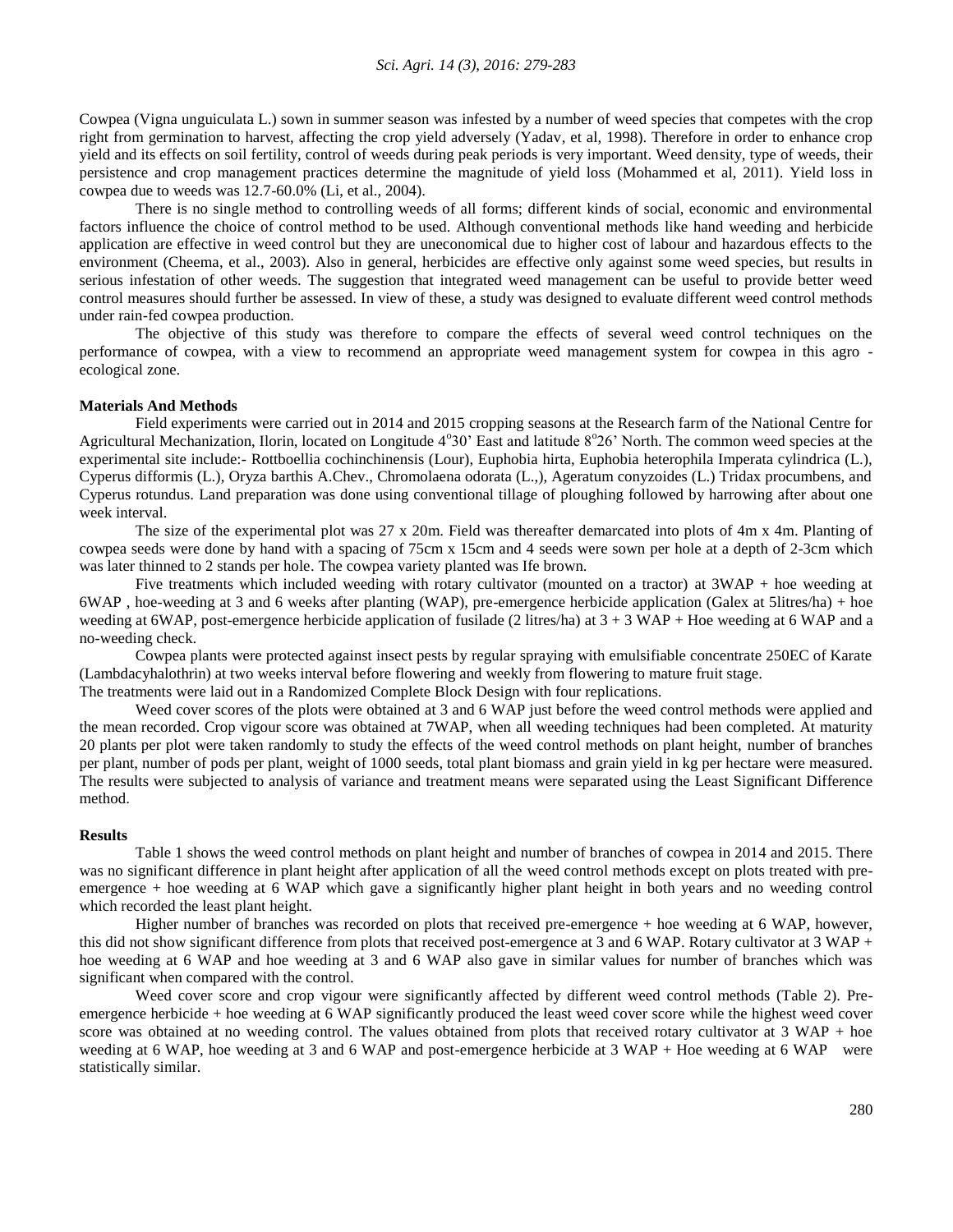#### *Sci. Agri. 14 (3), 2016: 279-283*

In 2014, hoe weeding at 3 and 6 WAP, pre-emergence herbicide + hoe weeding at 6 WAP and post-emergence herbicide at 3 WAP + Hoe weeding at 6 WAP recorded higher values for crop vigour which were statistically similar. In 2015, hoe weeding at 3 and 6 WAP and pre-emergence herbicide + hoe weeding at 6 WAP recorded higher values for crop vigour which are statistically similar. The least crop vigour was observed on no weeding control plots in both years and on plots treated with rotary cultivator at  $3 \text{ WAP} + \text{hoe}$  weeding at 6 WAP in 2015.

Table 1: Effect of Weed Control Techniques on Plant Height and Number of Branches of Cowpea in 2014 and 2015.

| Treatments                     |      | Plant height (cm) | Number of branches |      |      |       |
|--------------------------------|------|-------------------|--------------------|------|------|-------|
|                                | 2014 | 2015              | Mean               | 2014 | 2015 | Mean  |
| <b>Weed Control Methods</b>    |      |                   |                    |      |      |       |
| Rotary cultivator at $3WAP +$  |      |                   |                    |      |      |       |
| Hoe weeding at 6WAP            | 49.9 | 58.3              | 54.1               | 10.2 | 11.3 | 10.75 |
|                                |      |                   |                    |      |      |       |
| Hoe weeding at 3 and 6WAP 50.4 |      | 58.8              | 54.6               | 10.9 | 12.6 | 11.75 |
| Pre-emergence herbicide        |      |                   |                    |      |      |       |
| + Hoe weeding at 6WAP          | 54.4 | 65.6              | 60.0               | 13.6 | 14.8 | 14.20 |
| Post-emergence herbicide       |      |                   |                    |      |      |       |
| at $3$ WAP + Hoe weeding       |      |                   |                    |      |      |       |
| at 6 WAP                       | 50.9 | 61.1              | 56.0               | 13.0 | 14.3 | 13.65 |
| No weeding Control             | 43.0 | 53.4              | 50.2               | 7.6  | 8.3  | 7.95  |
| LSD $_{(0.05)}$                |      | 3.8               | 4.2                |      | 1.11 | 1.40  |

Means in a column under any given treatment followed by the same letter(s) do not differ significantly at 0.05 level of probability using the

Least Significant difference (LSD).

Weed score ratings:  $5=$  extremely weedy plot  $1=$  virtually no weed.

Table 2: Effect of Weed Control Techniques on Weed Cover Score and Crop Vigour of Cowpea in 2014 and 2015.

| Treatments                    |      | Weed cover score |      |      |      | Crop vigour |  |
|-------------------------------|------|------------------|------|------|------|-------------|--|
|                               | 2014 | 2015             | Mean | 2014 | 2015 | Mean        |  |
| <b>Weed Control Methods</b>   |      |                  |      |      |      |             |  |
| Rotary cultivator at $3WAP +$ |      |                  |      |      |      |             |  |
| Hoe weeding at 6WAP           | 1.9  | 2.3              | 2.1  | 3.1  | 3.5  | 3.30        |  |
|                               |      |                  |      |      |      |             |  |
| Hoe weeding at 3 and 6WAP     | 1.4  | 1.9              | 1.55 | 4.0  | 4.2  | 4.10        |  |
| Pre-emergence herbicide       |      |                  |      |      |      |             |  |
| + Hoe weeding at 6WAP         | 0.6  | 0.7              | 0.65 | 4.5  | 4.6  | 4.55        |  |
| Post-emergence herbicide      |      |                  |      |      |      |             |  |
| $3$ WAP + Hoe weeding         |      |                  |      |      |      |             |  |
| at 6 WAP                      | 1.3  | 1.8              | 1.60 | 3.5  | 3.9  | 3.70        |  |
| No weeding Control            | 3.5  | 4.6              | 4.05 | 2.8  | 3.2  | 3.00        |  |
| $LSD_{(0.05)}$                |      | 0.9              |      | 0.6  | 0.6  | 0.4         |  |

Means in a column under any given treatment followed by the same letter(s) do not differ significantly at 0.05 level of probability using the

Least Significant difference (LSD).

Weed score ratings:5=extremely weedy plot

1= virtually no weed.

Crop vigour ratings: 5 =Very healthy plants.

 $1 =$  Weak Plants

Effects of weed control methods on Number of pods/plant and 1000 seed weight in 2014 and 2015 are as shown in Table 3. Maximum number of pods per plant was recorded with pre-emergence herbicide + hoe weeding at 6 WAP and postemergence herbicide at 3 and 6 WAP. Similarly, rotary cultivator + hoe weeding at 6 WAP and hoe weeding at 3 and 6 WAP recorded non- significant values for number of pods per plant which was significantly different from the lowest mean number of pods per plant recorded from the control.

In both years, pre-emergence herbicide + hoe weeding at 6 WAP plots recorded higher values for 1000 seed weight although not significant with other weed control methods.

Table 4 shows the effect of weed control techniques on total plant biomass and grain yield of cowpea in 2014 and 2015. Higher total plant biomass was recorded on plots that received pre-emergence herbicide + hoe weeding at 6 WAP which was similar to those obtained on plots that received post-emergence herbicide at 3 and 6 WAP. However, these values were significantly higher than that recorded in other weed control methods. The control gave the least value for total plant biomass.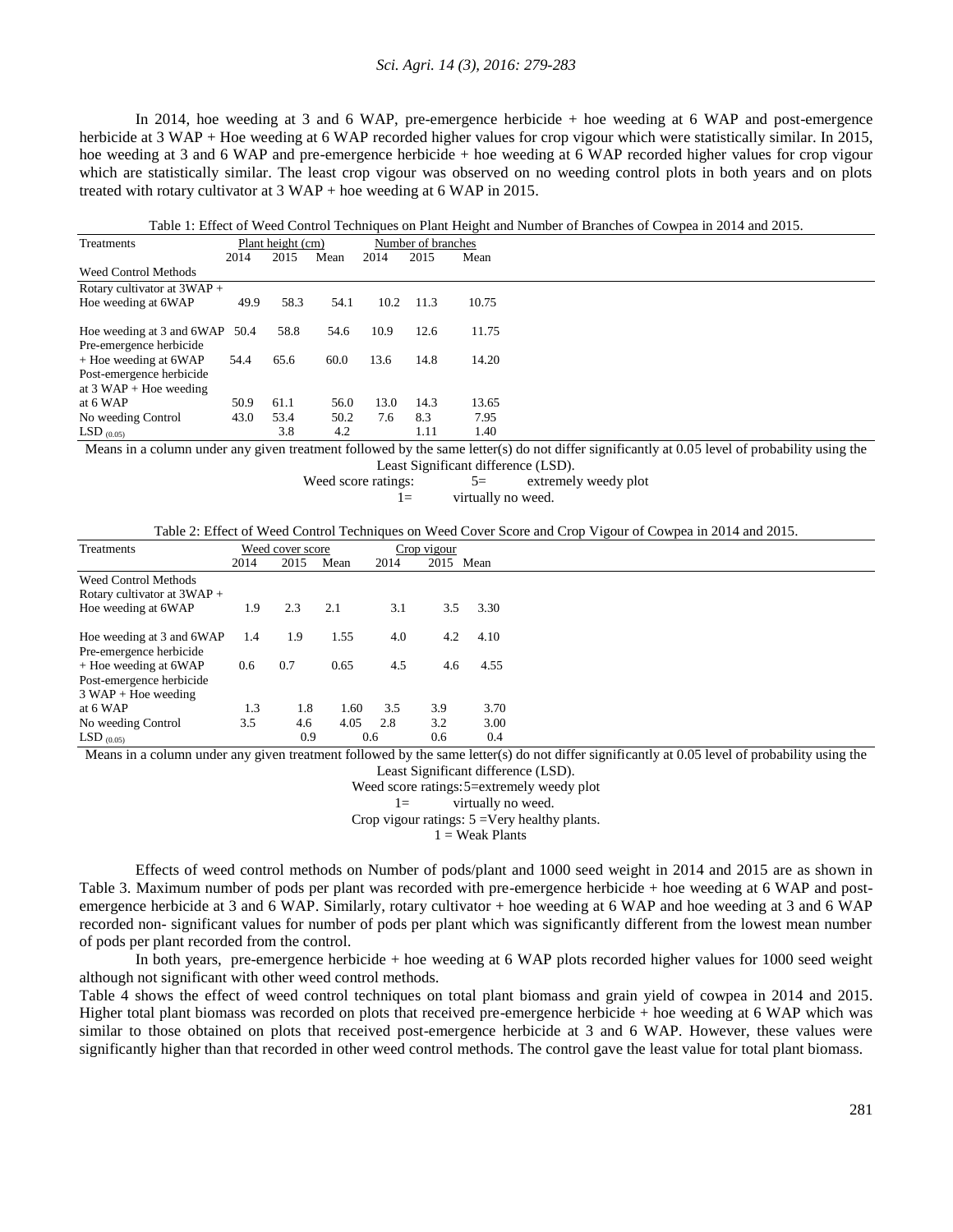#### *Sci. Agri. 14 (3), 2016: 279-283*

In both years, grain yield was highest on plots that received pre-emergence herbicide + hoe weeding at 6 WAP which was closely followed by post-emergence herbicide at 3 and 6 WAP. These values were significantly different from those values recorded on the control plots.

Table 3: Effect of Weed Control Techniques on Number of Pods/Plant and 1000 Seed weight of cowpea in 2014 and 2015.

| Treatments                     | Number of pods per plant |      |            |       | 1000 seed weight |             |
|--------------------------------|--------------------------|------|------------|-------|------------------|-------------|
|                                | 2014                     | 2015 | Mean       | 2014  | 2015             | Mean        |
| <b>Weed Control Methods</b>    |                          |      |            |       |                  |             |
| Rotary cultivator at $3WAP +$  |                          |      |            |       |                  |             |
| Hoe weeding at 6WAP            | 12.8                     | 14.5 | 13.65      | 133.7 |                  | 157.9 145.8 |
| Hoe weeding at 3 and 6WAP 13.4 |                          | 14.5 | 13.95      | 129.1 |                  | 156.5 142.8 |
| Pre-emergence herbicide        |                          |      |            |       |                  |             |
| + Hoe weeding at 6WAP          | 15.2                     |      | 16.1 15.65 | 141.7 |                  | 170.3 156.0 |
| Post-emergence herbicide       |                          |      |            |       |                  |             |
| at $3 WAP + Hoe$ weeding       |                          |      |            |       |                  |             |
| at 6 WAP                       | 14.7                     | 15.7 | 15.20      | 139.9 | 159.7            | 149.8       |
| No weeding Control             | 10.2                     | 12.0 | 11.10      | 119.2 | 155.1            | 137.2       |
| LSD $(0.05)$                   |                          | 1.7  | 1.5        |       | NS               | NS          |

Means in a column under any given treatment followed by the same letter(s) do not differ significantly at 0.05 level of probability using the Least Significant difference (LSD).

 $N.S = Not significant$ 

Table 4: Effect of Weed Control Techniques on Total Plant Biomass and Grain Yield of cowpea in 2014 and 2015.

| Treatments                     |      | Total plant biomass |           |        | Grain yield (kg ha <sup>-1</sup> ) |        |
|--------------------------------|------|---------------------|-----------|--------|------------------------------------|--------|
|                                | 2014 | 2015                | Mean      | 2014   | 2015<br>Mean                       |        |
| <b>Weed Control Methods</b>    |      |                     |           |        |                                    |        |
| Rotary cultivator at $3WAP +$  |      |                     |           |        |                                    |        |
| Hoe weeding at 6WAP            | 3.03 | 3.36                | 3.20      | 797.2  | 999.0 898.1                        |        |
|                                |      |                     |           |        |                                    |        |
| Hoe weeding at 3 and 6WAP 3.11 |      | 3.47                | 3.29      | 777.2  | 1047.2 912.2                       |        |
| Pre-emergence herbicide        |      |                     |           |        |                                    |        |
| + Hoe weeding at 6WAP          | 3.71 | 4.00 3.86           |           | 1060.5 | 1341.6 201.0                       |        |
| Post-emergence herbicide       |      |                     |           |        |                                    |        |
| at $3$ WAP + Hoe weeding       |      |                     |           |        |                                    |        |
| at 6 WAP                       | 3.42 |                     | 3.72 3.57 | 890.0  | 1211                               | 1050.5 |
| No weeding Control             | 2.68 | 3.07                | 2.88      | 313.8  | 338.9                              | 326.35 |
| LSD $_{(0.05)}$                |      | 0.30                | 0.29      |        | 96.4                               | 204.5  |

Means in a column under any given treatment followed by the same letter(s) do not differ significantly at 0.05 level of probability using the Least Significant difference (LSD).

## **Discussion**

Manual hoe weeding is prevalent in Nigeria as many farmers cannot afford the conventional means of weed control. Majority of the cowpea farmers in Nigeria are peasant farmers who practice cultural means of weed control and this greatly affects the total area in which each farmer can cover. Availability of labour has also been identified to be one of the factors militating against cowpea production in Nigeria.

Weeds competes with plants generally and if not controlled may lead to total yield loss. Weeds are hardy and vigorous in growth habit, they outgrow target crops and consume large amount of environmental resources.

Controlling weeds may involve wide range of techniques which depends on the resources available to the farmers, the type of weeds and nature or morphology of the crop planted.

Legumes are weak competitors for environmental resources when the weeds are not controlled at the early stage of life.

The results of this study revealed that, the effect of different weed control methods employed significantly affected the performance of cowpea. The presence of weeds in the no weeding control significantly reduced both the plant height and number of branches. This could be as a result of competition for nutrients and water. Weeds controlled at early stage of development increased plant height and number of branches produced. This could be attributed to efficient utilization of nutrients and water by cowpea plants as a result of reduced weed competition. This was most evident on plots that were treated with pre-emergence herbicide  $+$  hoe weeding at 6 WAP.

Plant height and number of branches on plots treated with Post-emergence herbicide at 3 WAP + hoe weeding at 6 WAP closely followed pre-emergence herbicide + hoe weeding at 6 WAP. This could be as a result of minimal soil disturbance experienced on those plots.